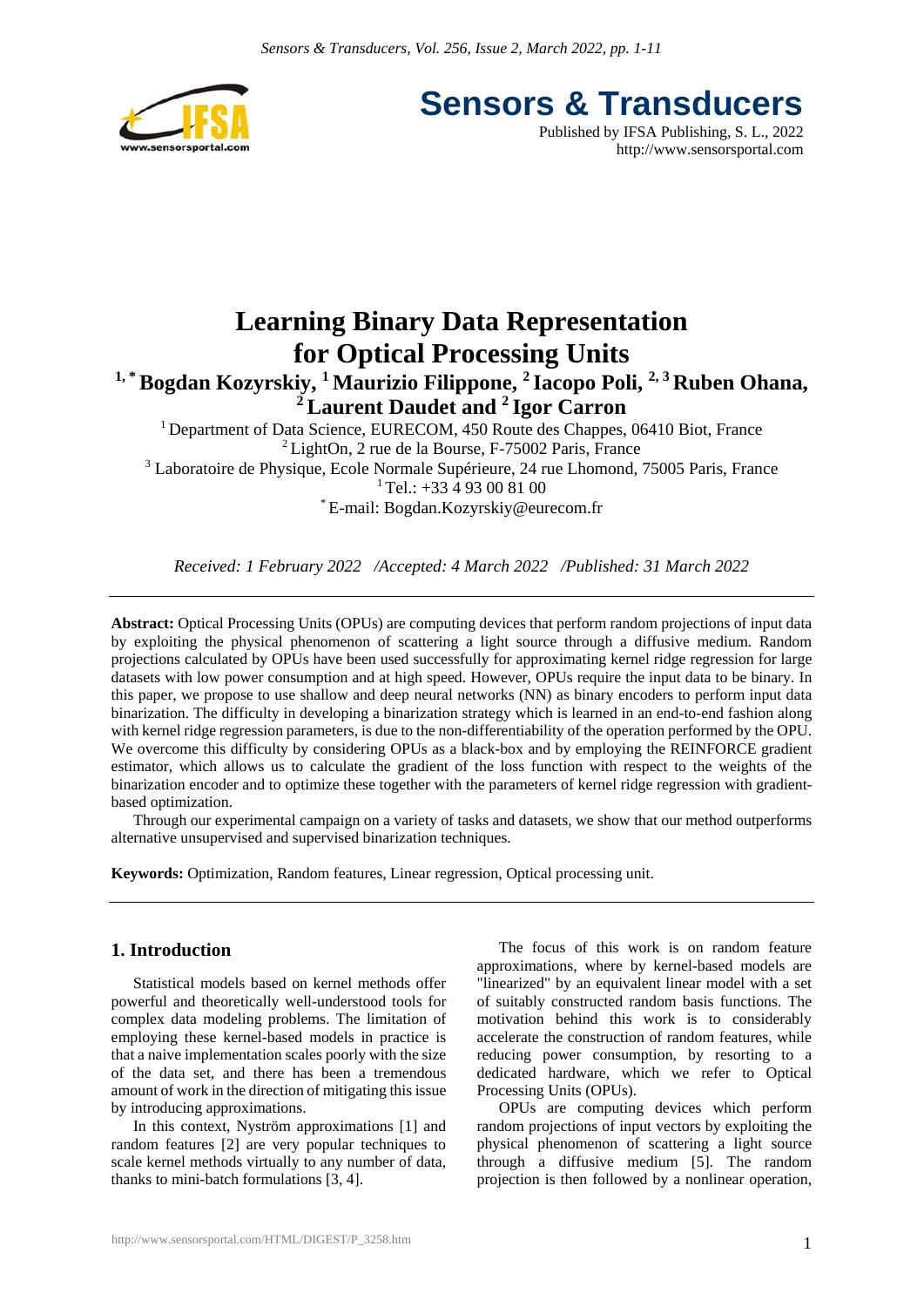making the whole pipeline of computation exactly what is needed to construct random features to approximate kernel-based models. Crucially, OPUs offer the possibility to operate with a number of random features at the speed of light and with lowpower consumption, representing a unique solution to further improve scalability of kernel machines. As an example, OPU-based random feature approximations have successfully been proposed to carry out approximate kernel ridge regression in [6, 7].

One limitation associated with working with OPUs is that, because of the hardware setup, input vectors need to be binarized. In addition, the random projection matrix characterizing the device is unknown, and can only be retrieved through an expensive calibration procedure.

In this paper, we propose a novel binarization strategy for OPUs which is learned along with the regression/classification task in an end-to-end manner, meaning that the parameters of the binarization part are learned along with the kernel-based model parameters. In order to achieve this, we overcome the limitation that OPU projection matrices are unknown by employing the so-called REINFORCE gradient estimator, which allows us to treat the OPU as a blackbox. Through experiments on several UCI classification/regression problems, we show that our proposal outperforms alternative unsupervised and supervised binarization techniques. This paper is an extended version of [8]; compared to the shorter version, we expand on the methods by analyzing the bounds on the objective functions of the proposed approaches, and we expand on the experiment by considering a larger class of kernels and image-based classification problems.

## **2. Related Work**

In neural networks, binarization is generally targeting intermediate layer activations, and it may also stem from binarization of model parameters; in these cases, binarization is mostly introduced to reduce computational cost and memory consumption [9]. Neural networks with binary hidden layers find applications in binary autoencoders for hashing [10], data compression [11], and hard attention mechanism [12]. The binarization of layer activations is obtained by a suitable choice of activation functions; for instance, the sign or Heaviside functions for the deterministic case, or the sigmoid or tanh functions combined with the Bernoulli distribution for the stochastic case [13, 14]. The most popular technique to propagate gradients through such activation functions is the so called straight-through estimator (STE) [15]. More recently, there have been proposals to replace the STE with another estimator through a relaxation technique, also known as the Gumbel Softmax-trick [16]. Also, different kinds of target propagation are used to learn suitable targets for each binary layer and then train the associated parameters

with relaxation techniques or combinatorial optimization [17-19].

Focusing on OPUs, currently the standard approach to binarize data makes use of a binary autoencoder [11]. Such a binary autoencoder is trained independently from the OPU device, and it gives the possibility to perform the binarization operation by means of its encoder part. The autoencoder consists of a fully-connected encoder and decoder. The hidden layer has a Heaviside activation function, so its output is binary. The training procedure updates the weights of the decoder with backpropagation and weights of the encoder are forced to be equal to the weights of the decoder in order to be able to reproduce the input.

In this work, we aim to develop a supervised binarization model which is learned together with the supervised learning task. That is, we aim to provide a training procedure for the heterogeneous model consisting of the kernel ridge regression model approximated with random features and the binarization encoder before the OPU. In this context, a general-purpose framework called Method of Auxiliary Coordinates (MAC) was proposed in [19] with examples of application in [10] and [20]. The authors propose to introduce auxiliary variables into a deep neural network. These auxiliary variables are assigned the role of pre-activations for each layer, and they get replaced during the forward pass. The first step of the optimization targets the auxiliary variables, and, after this step, the parameters of each layer are optimized to regress on these variables, which take the role of layer-specific labels. This is very beneficial when some layers are discrete and vanilla backpropagation is not applicable. In [20], this approach is used to train a fully connected network with binary activation functions, using a STE to propagate a learning signal through the nondifferentiable parts. Reference [10] is especially interesting because authors illustrate, how discrete binary layers can be optimized within larger, nonbinary model.

While splitting the optimization of the binarization and the model is a viable option, we still need a way to training each part individually. There is a wide variety of ways to obtain a solution for kernel ridge regression with the random feature approximation, so the most difficult point is how to optimize the part consisting of the binary encoder and the OPU, because it combines a non-differentiable function with an implicit random projection. These make the STE from [20] inapplicable. Also, we found that the combinatorial approach used in [10] and [17] is inapplicable for our case for two reasons. First, it is suitable only when the binary dimension is relatively small, which might be a limitation for a general solution. Second, the combinatorial approach combined with MAC converges in one iteration to poor local optima, and this happens because of the model setup which is different from the ones in [10] and [17].

From a different point of view, it is possible to view our problem through the lenses of reinforcement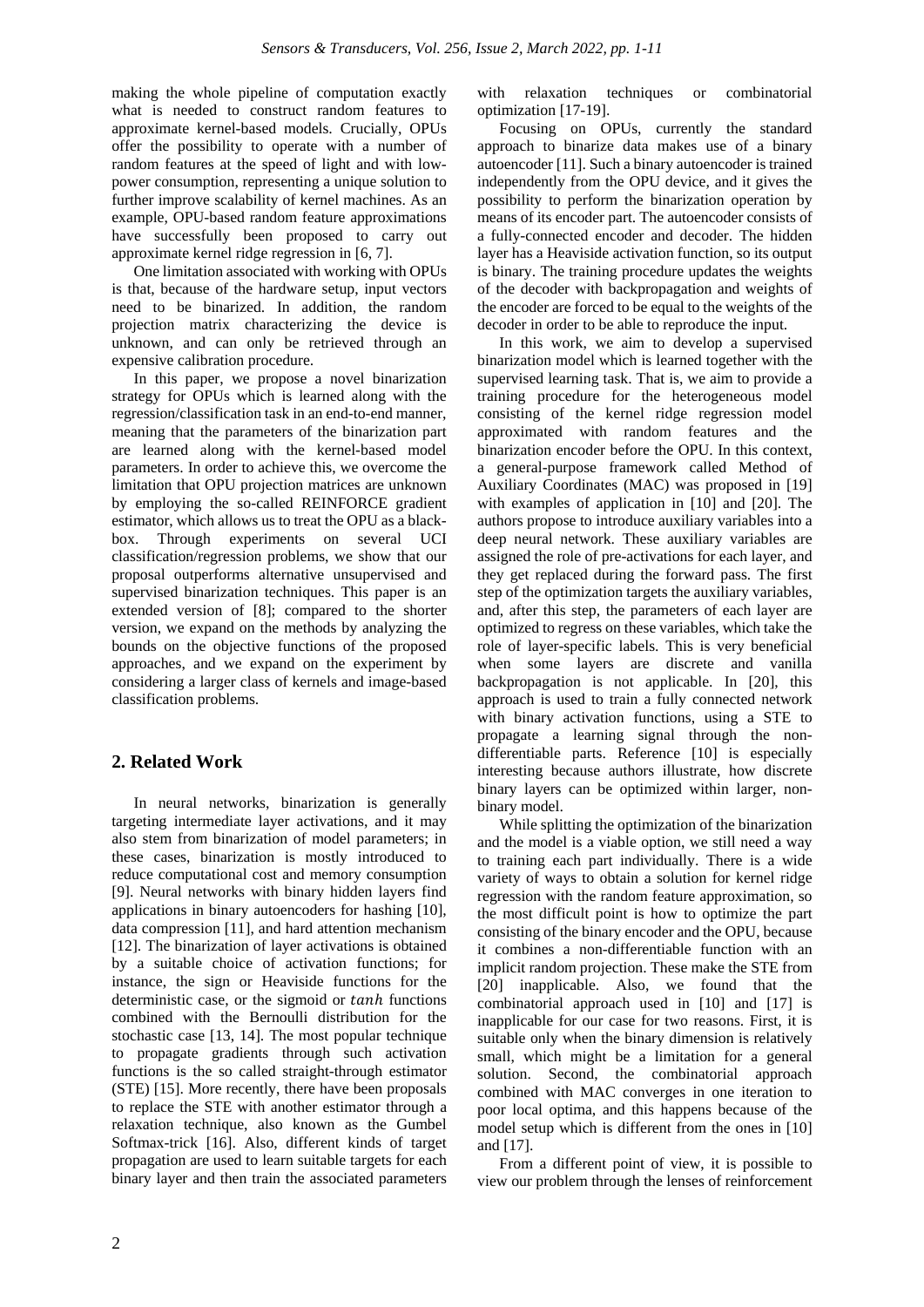learning, where it is necessary to propagate binary codes through the OPU instead of discrete actions through the black-box environment. Instead of maximizing the reward from the environment, we are trying to minimize the loss function. The classical algorithm to solve this problem is REINFORCE [1]. This allows one to calculate gradients of the reward with respect to parameters of the policy that generates actions. The applicability of this method to other settings with black-box elements was shown in [21]. There are various versions of this algorithm intended to reduce variance of the gradient of the parameters. Very frequently they are based on relaxations of the non-differentiable sampling procedure [22], or approximation of the black-box part of the model [23]. It also worth noting that there exist competitive alternatives to REINFORCE, such as the one in [24], later extended with variance reduction [25] or relaxation [26].

## **3. Background**

### **3.1. Kernel Ridge Regression**

In this paper, we focus on kernel ridge regression for supervised learning tasks. Let  $X = x_1, ..., x_n$  be a set of input vectors  $\mathbf{x} \in \mathbb{R}^d$  and let  $\mathbf{y} = y_1, ..., y_n$  be a set of labels associated with the input vectors.

The labels  $y_i$  can be continuous or binary depending on whether the task is regression or classification. Kernel ridge regression is a statistical model which constructs a functional relationship between the inputs and the labels which belongs to the so-called Reproducing Kernel Hilbert Space (RKHS). The properties of such functions, such as smoothness, are characterized by the choice of a so-called kernel function  $k(\cdot, \cdot) : \mathbb{R}^d \times \mathbb{R}^d \to \mathbb{R}$  [27], which is a positive semi-definite function of pairs of input points returning a scalar. The reproducing property of kernel functions is  $\langle k(\mathbf{x}, \cdot), k(\mathbf{y}, \cdot) \rangle = k(\mathbf{x}, \mathbf{y})$ . Positive definiteness of kernel functions implies that we can express  $k(\mathbf{x}_i, \mathbf{x}_j) = \varphi(\mathbf{x}_i)^T \varphi(\mathbf{x}_j)$  for some set of (possibly infinite) basis functions  $\varphi(\cdot)$ .

In order to derive the conventional formulation of kernel ridge regression, it is useful to start from linear regression, where a set of model parameters  $w$  is introduced to express a linear relationship between input and labels. Then, one introduces the following optimization problem:

$$
\widehat{\mathbf{w}} = \underset{w}{\text{argmin}} \frac{1}{2} \sum_{i=1}^{n} (y - \mathbf{w}^{\top} \mathbf{x})^2 - \frac{\lambda}{2} ||\mathbf{w}||_2^2 \tag{1}
$$

The objective function contains two terms; the first is a model fitting term, while the second is a regularization term, which prevents the weights to become too large. The solution to this optimization problem is available in closed form, given that the objective is quadratic with respect to the parameters, yielding:

$$
\widehat{\mathbf{w}} = (\mathbf{X}^{\top}\mathbf{X} + \lambda \mathbf{I})^{-1}\mathbf{y}
$$
 (2)

Using standard algebraic manipulations involving the Woodbury identity, we can re-express the solution as:

$$
\widehat{\mathbf{w}} = \mathbf{X}^T (\mathbf{X} \mathbf{X}^T + \lambda \mathbf{I})^{-1} \mathbf{y}
$$
 (3)

While this is costly than the previous expression in the common case where  $d \leq n$  (inversion of a  $n \times n$ ) matrix rather than a  $d \times d$  matrix), this formulation is useful to derive kernel ridge regression.

Imagining to introduce basis functions  $\phi(\cdot)$  =  $(\phi_1(\cdot), ..., \phi_D(\cdot))^T$ , we can solve this new optimization problem

$$
\widehat{\mathbf{w}} = \underset{W}{\text{argmin}} \frac{1}{2} \sum_{i=1}^{n} (y_i - \mathbf{w}^\top \phi(\mathbf{x}_i))^2 + \frac{\lambda}{2} ||\mathbf{w}||^2 \qquad (4)
$$

with solution

$$
\hat{\mathbf{w}} = \Phi^{\top} (\Phi \, \Phi^{\top} + \lambda \mathbf{I})^{-1} \mathbf{y} \tag{5}
$$

Evaluating the model at a given input  $\mathbf{x}_{*}$  yields:

$$
\phi(\mathbf{x}_{*})^{\top}\hat{\mathbf{w}} = \phi(\mathbf{x}_{*})^{\top}\mathbf{\Phi}^{\top}(\mathbf{\Phi}\mathbf{\Phi}^{\top} + \lambda\mathbf{I})^{-1}\mathbf{y}
$$
(6)

In this expression, we recognize the scalar product of vectors of basis functions. What we can do then, is to express these scalar products as a kernel function and obtain:

$$
\phi(\mathbf{x})^{\top}\hat{\mathbf{w}} = \mathbf{k}_{*}(\mathbf{K} + \lambda \mathbf{I})^{-1}\mathbf{y}
$$
 (7)

where  $\mathbf{k}_{*} = (k(\mathbf{x}_1, \mathbf{x}_*), ..., k(\mathbf{x}_n, \mathbf{x}_*))^{\top}$  and  $K_{ij} =$  $k(\mathbf{x}_i, \mathbf{x}_i)$ . In practice, one first chooses a kernel function, and this induces a set of basis function; the beauty of this formulation is that one never explicitly works with the set of basis functions and all we need to use this model in practice is the evaluation of kernel functions among inputs.

#### **3.2. Random Feature Approximation**

One of main limitations of kernel methods is scalability to large datasets. The problem arises from the need to evaluate and perform algebraic operations with the so-called Gram matrix  $K$ . Because  $K$  is an  $n \times n$  matrix, evaluating and storing **K** requires  $\mathcal{O}(n^2)$ computations and storage, while any algebraic operations, such as factorizations to handle the inverse of  $K + \lambda I$ , requires  $\mathcal{O}(n^3)$  operations. These prevent the applicability of kernel methods in their exact form to datasets of size beyond a few thousand. It is worth noting that some approaches have been proposed to solve algebraic operations in an iterative fashion and without the need to store  $K$  [28, 29, 30], but they still require  $O(n^2)$  computations for each iteration of their solvers. Furthermore, while the number of iterations of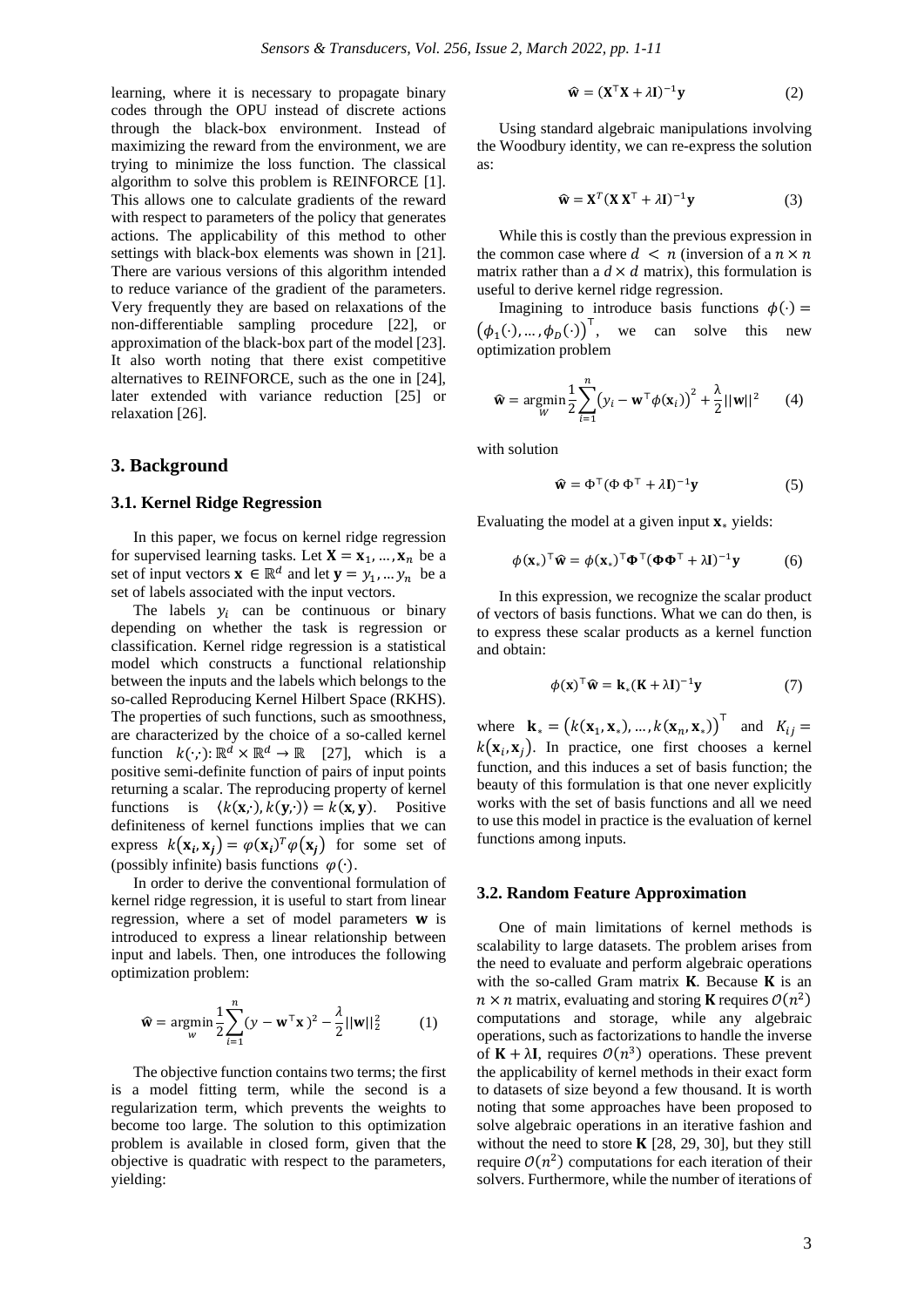the solvers is much lower than  $n$  in practice, in the worst case it can be  $\mathcal{O}(n)$ , leading to a worst-case complexity of  $O(n^3)$ .

The literature offers a number of solutions to scale kernel methods to large data linearly in the number of data, such as Nyström approximations [31] and random features [2]. In this work we focus in particular on random feature approximations, given that these have a practical implementation in hardware in the optical processing units that we consider in this work.

The random feature approximations form a class of approximations which attempt to construct a finite set of basis functions  $\phi(\cdot) \in \mathbb{R}^{\bar{D}}$  such that

$$
k(\mathbf{x}_i, \mathbf{x}_j) \approx \phi(\mathbf{x}_i)^\top \phi(\mathbf{x}_j)
$$
 (8)

There are different ways to construct such sets of basis functions, depending on the kernel. For example, so-called random Fourier features are commonly employed to approximate the Gaussian kernel:

$$
k(\mathbf{x}_i, \mathbf{x}_j) = \exp\left(-\left\|\mathbf{x}_i - \mathbf{x}_j\right\|^2\right) \tag{9}
$$

Appealing to Bochner's theorem [2], this kernel, which is shift-invariant due to dependence on  $\tau = \mathbf{x}_i - \mathbf{x}_j$ , admits an alternative expression as:

$$
k(\tau) = \int p(\omega) \exp(i2\pi\omega\tau) d\omega \qquad (10)
$$

where  $p(\omega)$  is a proper density function and  $i = \sqrt{-1}$ . Interpreting this as an expectation under  $p(\omega)$ , it is possible to approximate the integral as an expectation using Monte Carlo.

$$
k(\tau) = \frac{1}{D} \sum_{r} \exp(i2\pi \omega^{(r)} \tau)
$$
 (11)

with  $\omega^{(r)} \sim p(\omega)$ . Furthermore, it is possible to use simple trigonometric identities to verify that the complex exponential can be broken down as a scalar product with terms depending on  $\mathbf{x}_i$  and  $\mathbf{x}_i$ respectively

$$
k(\mathbf{x}_i, \mathbf{x}_j) = \frac{1}{D} \phi(\mathbf{x}_i)^\top \phi(\mathbf{x}_j)
$$
 (12)

with

$$
\phi_r(\mathbf{x}) = (\sin(\mathbf{x}^\top \mathbf{\omega}^{(r)}), \cos(\mathbf{x}^\top \mathbf{\omega}^{(r)}))
$$
 (13)

We refer the reader to [2, 32, 3, 33] for random features derived from alternative integral representation to the Fourier transform.

## **3.3. Random Features on Optical Processing Units**

In this section we discuss Optical Processing Units (OPUs) in the context of random features. In the previous section we discussed random features as a way to approximate models involving kernels; for OPUs, instead, the device produces random features (fast and with little power consumption) and the question that we aim to address here is how to use these to implement approximate kernel machines.

OPU are computing devices which exploit the physical process of scattering of light to perform a random projection operation of a given vector. In particular, given a binary vector  $\mathbf{x}_i \in \mathbb{R}^d$ , OPUs perform a multiplication by a random matrix  **and** apply the nonlinear activation function  $|| \cdot ||^2$ . In other words,

$$
\phi(\mathbf{x}) = \frac{1}{\sqrt{D}} \|\mathbf{R}\mathbf{x}\|^2 \tag{14}
$$

The matrix  $\mathbf{R} \in \mathcal{C}^{D \times d}$  is a complex Gaussian matrix with elements  $R_{ij} \sim \mathcal{CN}(0,1)$ . Previous works have established that in the limit of an infinite number of random features, the equivalent kernel is the following [6]:

$$
k(\mathbf{x}, \mathbf{y}) \approx \phi(\mathbf{x})\phi(\mathbf{y}) \stackrel{D \to \infty}{=} ||\mathbf{x}||^2 ||\mathbf{y}||^2 + (\mathbf{x}^T \mathbf{y})^2 \qquad (15)
$$

Therefore, when using OPUs for kernel ridge regression, we are implicitly working with this polynomial kernel.

Recently a new version of OPUs has been proposed and developed in [34], which allows one to perform linear random feature projections

$$
\psi(\mathbf{x}) = C\mathbf{R}\mathbf{x} \tag{16}
$$

where  $C$  is the fixed constant.

This novel type of OPU opens to the possibility to approximate a wide variety of kernels by choosing an appropriate activation function [2, 33]. For example, it is possible to apply trigonometric activation functions to the outputs of the OPU:

$$
\psi'(\mathbf{x}) = \begin{bmatrix} \sin(\psi(\mathbf{x})) \\ \cos(\psi(\mathbf{x})) \end{bmatrix}
$$
 (17)

This type of random features is called Random Fourier Features (RFF). It was proven in [2] that this kind of random features allows to approximate RBF kernels.

$$
\frac{1}{D} \sum_{i=1}^{D} \psi(\mathbf{x})^{\top} \psi(\mathbf{y})
$$
\n
$$
= \frac{1}{D} \sum_{i=1}^{D} \left( \begin{bmatrix} \sin(\psi(\mathbf{x})) \\ \cos(\psi(\mathbf{x})) \end{bmatrix}^{\top} \begin{bmatrix} \sin(\psi(\mathbf{y})) \\ \cos(\psi(\mathbf{y})) \end{bmatrix} \right) = \mathbb{E}_{\text{E}_{\text{D}}[\cos(\omega(\mathbf{x}-\mathbf{y}))]} = k_{RBF}(\mathbf{x}, \mathbf{y})
$$
\n(18)

As mentioned before, an important aspect of OPUs is that their input should be binary; this paper proposes a novel way to carry out a binarization of its input along with the kernel ridge regression task in an endto-end fashion.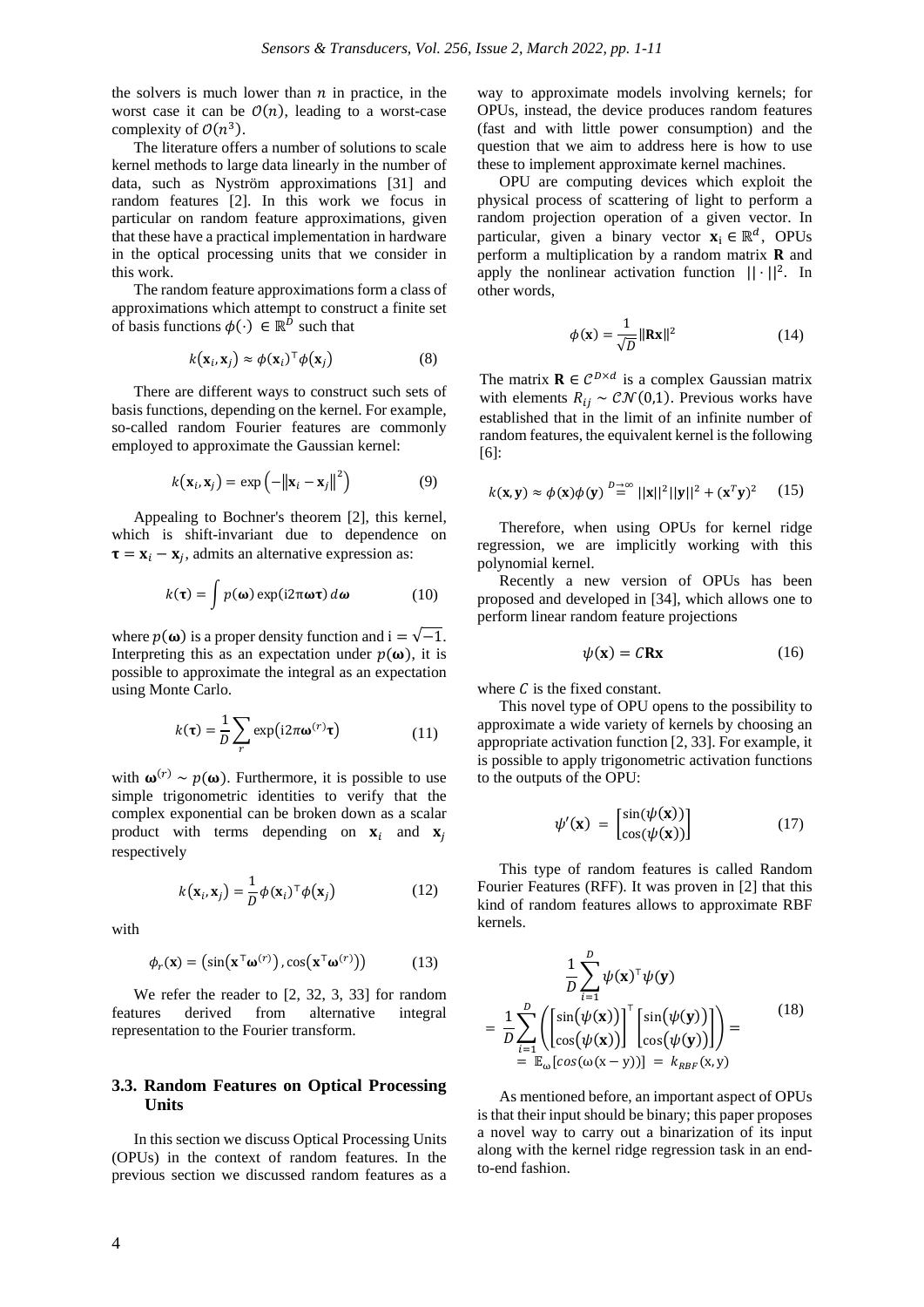## **4. Methods**

## **4.1. REINFORCE for Kernel Ridge Regression with Binarized Inputs**

In order to be able to implement kernel ridge regression on OPUs we need to binarize the inputs  $\mathbf{x}_i$ , and we propose to do so by employing an encoder, implemented as a neural network, parameterized by a set of weights  $W_{\text{enc}}$ . The encoder transforms the inputs to kernel-based models  $\mathbf{x}_i$  and turns them into a set of Bernoulli-distributed binary random variables  $z_i$ .

In particular, we denote by  $f_k(\mathbf{x}, \mathbf{W}_{\text{enc}})$  the function implemented by the encoder which parameterizes the Bernoulli distribution associated with the  $k$ th element of the output, that is  $z_k$ . Recalling the random feature formulation of linear regression of **Section 3**, we propose the following approach to construct an approximate kernel-based model with binary inputs:

$$
\widetilde{\mathbf{y}} = \mathbb{E}_{\mathbf{z}} \left[ \mathbf{w}_{\text{regr}}^{\mathsf{T}} \boldsymbol{\phi}(\mathbf{z}) \right] + \varepsilon \tag{19}
$$

where  $\mathbf{z} \sim \text{Bernoulli}(f(\mathbf{x}, \mathbf{W}_{enc}))$  and  $\mathbf{w}_{regr}$  are parameters of the linearized regression model. Note how in this formulation the binary vectors **z** are treated stochastically due to the expectation under the Bernoulli distribution induced by the encoder. The reason for this is that it allows us to employ the socalled REINFORCE gradient estimator, as we discuss next.

REINFORCE, also known as the log-derivative trick or score function estimator, offers a way to estimate the gradient of the expectation of a nondifferentiable function  $f(z)$  under the distribution of the input random vector variables z:

$$
\nabla_{\theta} E_{p(z;\theta)} f(z) = \nabla_{\theta} \int p(z;\theta) f(z) dz =
$$
\n
$$
\int \nabla_{\theta} p(z;\theta) f(z) dz =
$$
\n
$$
\int p(z;\theta) \frac{\nabla_{\theta} p(z;\theta)}{p(z;\theta)} f(z) dz \qquad (20)
$$
\n
$$
= \mathbb{E}_{p(z;\theta)} \nabla_{\theta} \log p(z;\theta) f(z)
$$
\n
$$
\approx \frac{1}{M} \sum_{i=1}^{M} \nabla_{\theta} \log p(z;\theta) f(z)
$$

where  $M$  is the number of samples drown from  $p(z, \theta)$ . Applying REINFORCE to our approximate kernel-based model yields the following optimization objective:

$$
\min_{\mathbf{w}_{\text{regr}}, \mathbf{w}_{\text{enc}}} \mathbb{E}_{\mathbf{z} \sim \text{Bernoulli}(f(\mathbf{x}, \mathbf{w}_{\text{enc}}))} \left[ \mathcal{L} \left( \mathbf{y}, \phi(\mathbf{Z}) \mathbf{w}_{\text{regr}} \right) \right] + \lambda_{\text{enc}} ||\mathbf{W}_{\text{enc}}||^2 + \lambda_{\text{regr}} ||\mathbf{w}_{\text{regr}}||^2 \tag{21}
$$

In this expression, we denoted by  $\mathcal{L}(\mathbf{y}, \tilde{\mathbf{y}})$  the loss function associated with the task at hand and by  $Z$  the matrix that contains binary encoded variables for the whole training set  $X$ . We can optimize this objective by means of gradient-based techniques; for this we require that we are able to compute the gradient of the objective with respect to all parameters. The gradient of the first term of the objective with respect to  $W_{\text{enc}}$ , which is the most involved part, is:

$$
\nabla_{\mathbf{W}_{\text{enc}}} \mathbb{E}_{\mathbf{z} \sim q(\mathbf{z})} \left[ \mathcal{L} \left( y, \mathbf{w}_{\text{reg}}^{\top} \phi(\mathbf{z}) \right) \right] \approx \qquad (22)
$$
\n
$$
\approx \frac{1}{M} \sum_{i=1}^{M} \mathcal{L} \left( y, \mathbf{w}_{\text{reg}}^{\top} \phi(\mathbf{z}) \right) \nabla_{\mathbf{W}_{\text{enc}}} \log q(\mathbf{z})
$$

while the derivatives of the other terms are straightforward to compute. With this derivation, we observe that it is then possible to jointly optimize all parameters, leading to what it is commonly referred to as an *end-to-end* approach. In the remainder of this paper, we refer to this method as End-to-End SE, where SE stands for Supervised Encoder.

#### **4.2. Variance Reduction**

REINFORCE is known to suffer from large variance of the gradients. In order to reduce the variance of this estimator, we employ control variates [25]. In this approach, we add a set of random variables to the estimator, such that these variables have zero mean, so they do not alter the expectation of the gradient. The aim is to construct such variables so as to reduce the overall variance of the estimator:

$$
\nabla_{\mathbf{W}_{\text{enc}}} \mathbb{E}_{\mathbf{z} \sim q(\mathbf{z})} \left[ \mathcal{L} \left( y, \mathbf{w}_{\text{reg}}^{\top} \phi(\mathbf{z}) \right) \right] \approx
$$
  

$$
\frac{1}{M} \sum_{i=1}^{M} \nabla_{\mathbf{W}_{\text{enc}}} \log q(\mathbf{z}) \left( \mathcal{L} \left( y, \mathbf{w}_{\text{reg}}^{\top} \phi(\mathbf{z}) \right) - \mathbf{v} \right)
$$
(23)  
where  $\mathbf{v} = \frac{1}{M - 1} \sum_{i \neq j} \mathcal{L} \left( y, \mathbf{w}_{\text{reg}}^{\top} \phi(\mathbf{z}) \right)$ 

#### **4.3. Lowering the Cost of REINFORCE**

The estimation of the gradient of the End-to-End SE with respect to  $W_{\text{enc}}$  can be expensive when the number of random features is large. This is due to the fact that this requires multiple samples to be passed from the encoder through the random projection and the approximate kernel ridge regression model. In this section we propose a strategy to reduce the complexity of REINFORCE applied to our model, whereby we average set of basis functions under the resampling of the binary variables as follows:

$$
\tilde{y} = \mathbf{w}_{\text{regr}}^{\text{T}} \mathbb{E}_{\mathbf{z}} \left[ \phi(\mathbf{z}) \right] + \varepsilon \tag{24}
$$

where  $\mathbf{z} \sim \text{Bernoulli}(f(\mathbf{x}, \mathbf{W}_{enc}))$ 

With this new modeling assumption, the training is based on a modified optimization problem as follows:

$$
\min_{\mathbf{w}_{\text{regr}} \mathbf{W}_{\text{enc}}} \mathcal{L}\left(\mathbf{y}, \mathbb{E}_{\mathbf{z} \sim \text{Bernoulli}(f(\mathbf{x}, \mathbf{W}_{\text{enc}}))}[\boldsymbol{\phi}(\mathbf{Z})] \mathbf{w}_{\text{regr}}\right) \quad (25)
$$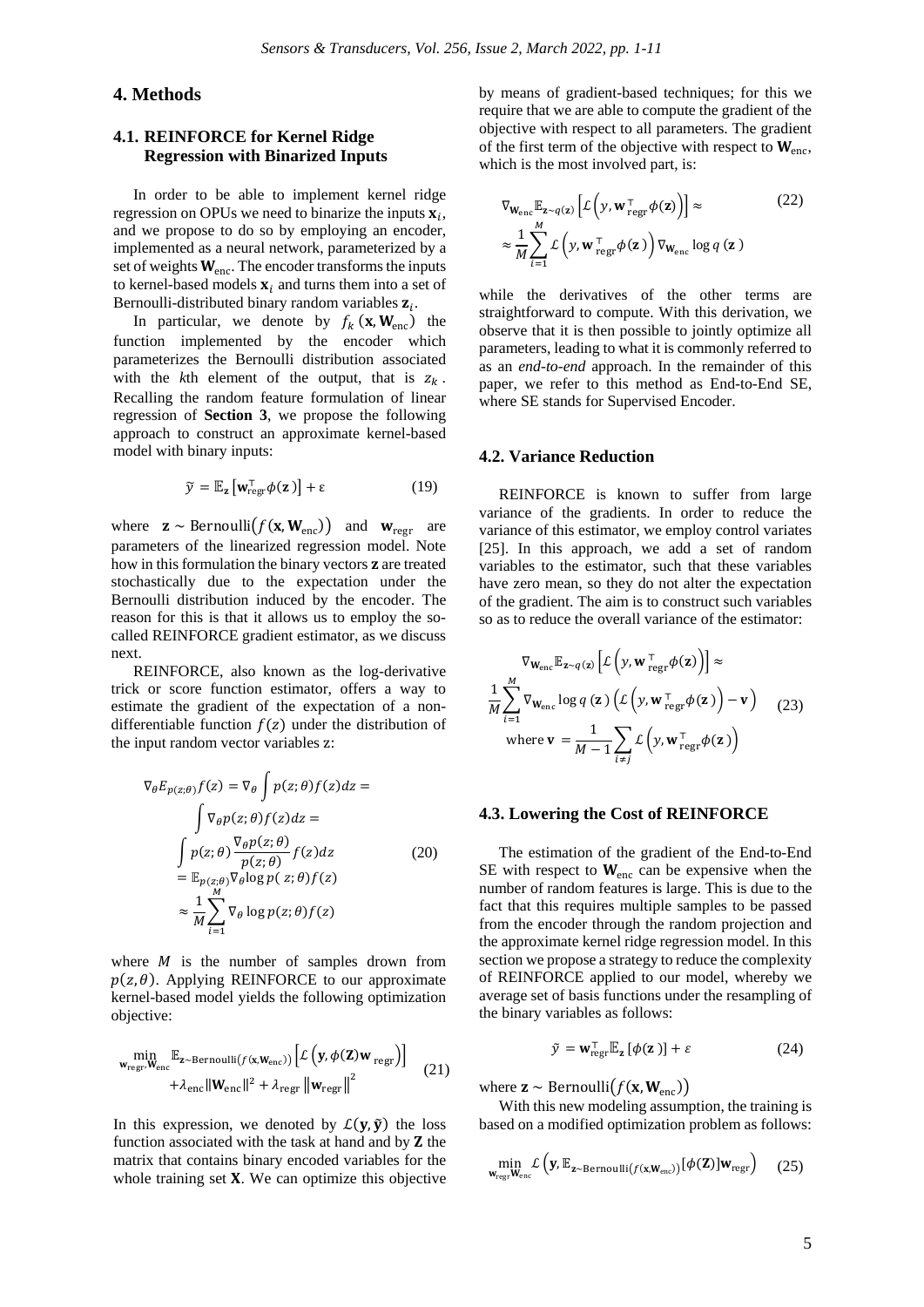$$
+ \lambda_{\text{enc}} \| \mathbf{W}_{\text{enc}} \|^{2} + \lambda_{\text{regr}} \| \mathbf{w}_{\text{regr}} \|^{2}
$$

Again, we can perform gradient-based optimization. Focusing on the first term, which is the nontrivial one to differentiate in the objective, we obtain

$$
\nabla_{\mathbf{W}_{\text{enc}}} \mathcal{L} = \frac{d\mathcal{L}}{d(\mathbb{E}\phi(\mathbf{z}))} \nabla_{\mathbf{W}_{\text{enc}}} \mathbb{E}(\phi(\mathbf{z}))
$$
(26)

where  $\nabla_{\mathbf{W}_{\text{enc}}} \mathbb{E}(\phi(\mathbf{z}))$  is calculated with the REINFORCE estimator. In the remainder of the paper, we will refer to this method as Isolated Supervised Encoder (SE).

Regarding the comparison of the End-to-End SE and Isolated SE, we can note the following relationship between these models in the case of regression problems. In the data term of the optimization objective (25) we can put an expectation over the whole matrix product of the random features map and the regression weights instead of an expectation over the random features only. Then we can move the expectation in such a way that it is taken over the whole term within the squared norm. We can do this because within one gradient step iteration, neither  $y$  nor  $W_{\text{enc}}$  are considered as random variables. In this case the data term looks as follows:

$$
\|\mathbf{y} - \mathbb{E}[\phi(\mathbf{Z})]\mathbf{w}_{\text{regr}}\|^2 = \|\mathbf{y} - \mathbb{E}[\phi(\mathbf{Z})\mathbf{w}_{\text{regr}}]\|^2
$$
  
= 
$$
\|\mathbb{E}[\mathbf{y} - \phi(\mathbf{Z})\mathbf{w}_{\text{regr}}]\|^2
$$
 (27)

In turn, End-to-End SE has a following data term as part of its optimization objective (21):

$$
\mathbb{E}\left[\left\|\mathbf{y} - \phi(\mathbf{Z})\mathbf{w}_{\text{regr}}\right\|^2\right]
$$
 (28)

We can note that the squared loss is convex function. Thus, we can apply Jensen's inequality to obtain the following expression:

$$
\mathbb{E}\left[\left\|\mathbf{y} - \phi(\mathbf{Z})\mathbf{w}_{\text{regr}}\right\|^2\right] \ge \left\|\mathbb{E}\left[\mathbf{y} - \phi(\mathbf{Z})\mathbf{w}_{\text{regr}}\right]\right\|^2
$$
\n
$$
= \left\|\mathbf{y} - \mathbb{E}\left[\phi(\mathbf{Z})\mathbf{w}_{\text{regr}}\right]\right\|^2 \tag{29}
$$

As a result, End-to-End SE optimizes upper bound of the Isolated SE objective.

#### **5. Results**

#### **5.1. Experiments on the UCI Datasets**

We compared the performance of the proposed approaches for a non-linear OPU (End-to-End SE and Isolated SE) and a linear OPU that uses trigonometric activations (End-to-End SE with RFF) against a model based on unsupervised autoencoder proposed in [11], an encoder trained with direct feedback alignment (DFA) [35] and a Kernel Ridge Regression (KRR) based on a Radial Based Function kernel

(RBF). Results are reported in Fig. 1 for several UCI regression and classification problems [36]. We want to emphasize that the main competitors of the proposed methods are the ones based on unsupervised autoencoder and encoder trained by DFA, because kernel ridge regression is unable to work with large datasets, and OPU-based regression just approximates this method and is intended to replace it on large datasets.



**Fig. 1.** Mean squared error (MSE) for regression (top) and negative error on classification (bottom) datasets comparison.

For KRR experiments we used Mean Squared Error (MSE) as a loss function. To apply KRR to the classification problems we replaced 0 and 1 in class labels with -1, 1 and solved a classification problem as a regression one using MSE loss as an optimization objective. For all other models we used MSE loss for the regression problems and Cross Entropy (CE) loss for the classification problems. We used a logistic activation function on the last layer for the classification tasks.

For Isolated SE and End-to-End SE as an encoding function  $f(\mathbf{x}, \mathbf{W}_{enc})$  providing parameters for the Bernoulli distribution, we chose a single linear layer with a sigmoid activation.

$$
f(\mathbf{x}, \mathbf{W}_{\text{enc}}) = \sigma(\mathbf{W}_{\text{enc}}^{\top} \mathbf{x})
$$
 (30)

All hyperparameters for the DFA encoder, End-to-End SE and Isolated SE models (size of binary embedding, learning rate, l2 regularization for the encoder and the regression layer) were chosen with a random search during cross-validation. Kernel parameters of KRR were tuned by random search with cross-validation. This poses computational challenges for the large datasets (MiniBoo, MoCap), so we resort to random Fourier feature approximations for these cases.

For the models involving random features (both Fourier and OPU-generated ones) we have tuned the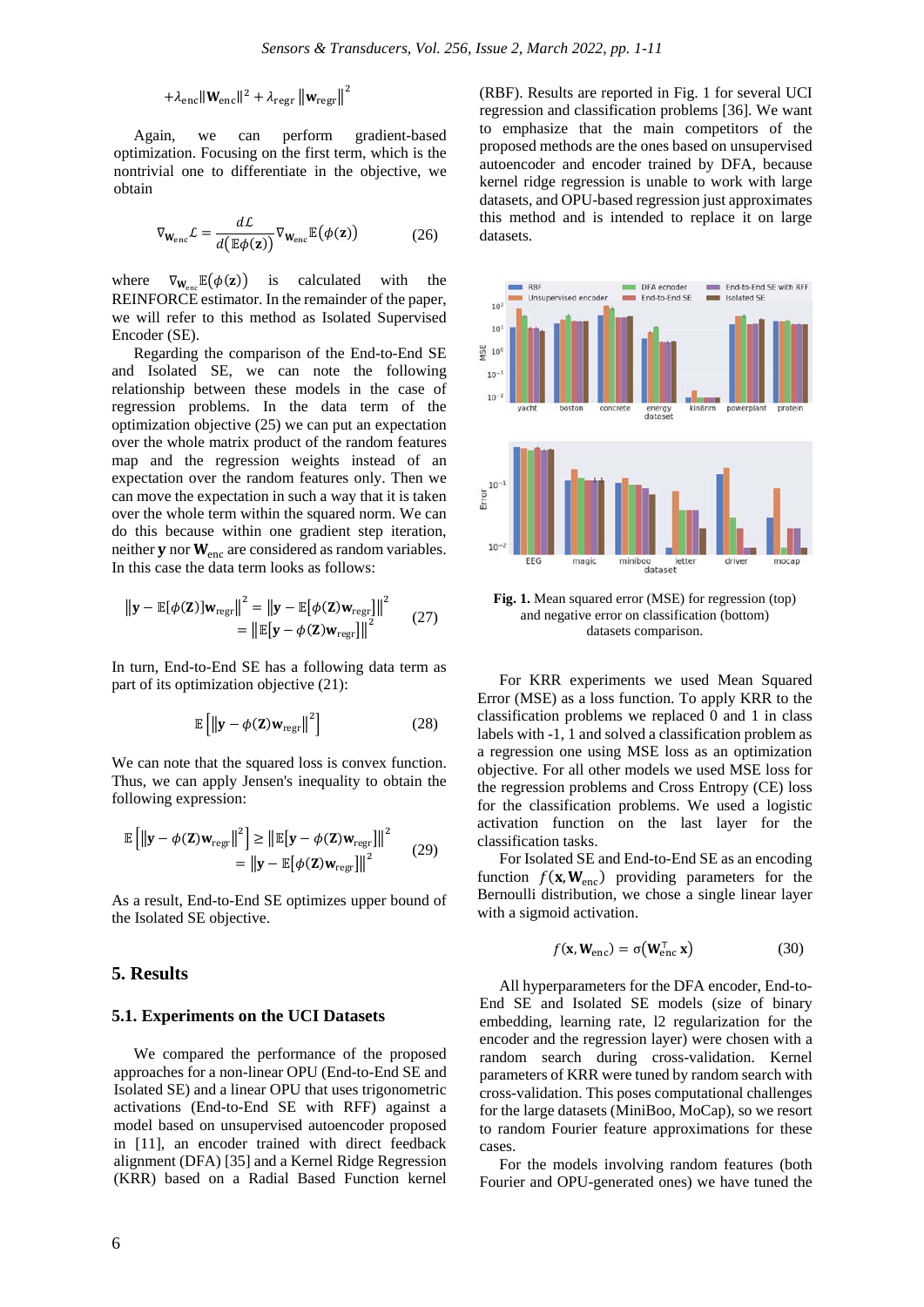variance of the distribution that generates these random features. Concretely, assuming that the elements of the  $\bf{R}$  matrix generating the random projections are distributed through the standard Normal distribution, we can obtain a new random matrix  $\mathbf{R}'$  by multiplying  $\mathbf{R}$  by any variance, for instance:

$$
\phi'(\mathbf{x}) = c|\mathbf{R}'\mathbf{x}|^2 = c|\frac{\mathbf{R}}{\alpha}\mathbf{x}|^2 = c\frac{1}{\alpha^2}|\mathbf{R}\mathbf{x}|^2 \tag{31}
$$

It is enough to multiply the output of the OPU by an additional parameter  $\gamma$ , such that  $\gamma^2 = \frac{1}{\alpha^2}$ , and optimize them with standard gradient descent. The parameter  $\gamma$  is not equivalent to the lengthscale parameter of the RBF kernel. In practice, it has an effect of outputscale parameter of RBF kernel, as it has simply a scaling effect on the kernel.

On the regression problems, both proposed methods outperformed their main competitors. On the classification problems, the DFA-based approach was better only on one dataset, and on all other datasets the proposed methods performed better or equally well. Regarding the type of a kernel approximated by the OPU, the experiments show that the linear OPU with trigonometric activations performs as good as OPU kernel for most of the datasets. It gives performance gains only for some classification problems. Considering the comparison between the proposed methods, we see that End-to-End SE is more stable and requires a significantly fewer number of samples from the encoder, although Isolated SE showed slightly better results on classification problems.

We considered including results obtained by running these models on the real OPU (Fig. 2). Unfortunately, the regression problems required such a large number of epochs that we could not perform the experiments in a reasonable amount of time.



**Fig. 2.** Error comparison on classification (bottom) datasets for experiments on a real hardware.

We also tested the performance of our approach with respect to the number of samples required to employ REINFORCE. We found that End-to-End SE can achieve good results with a small amount of samples from the encoder, and the increase of amount of samples does not seem to improve performance.

Finally, we evaluated the effect of variance reduction on convergence speed and performance for End-to-End SE model. In Fig. 3 we report results for one classification and one regression problem. The convergence curves indicate that the convergence speed is benefits from the gradient variance reduction.



**Fig. 3.** Convergence of the training procedure on classification problem: mocap dataset (bottom) and regression problem: boston dataset (top).

## **5.2. Experiments on Image Data**

In this section we evaluate an optical random feature regression approach for image classification tasks with several different binarization techniques including the proposed methods.

The kernel generated by the OPU (15) is an example of a polynomial kernel. Polynomial kernels, unlike more popular RBF kernels, take into account interaction between different feature dimensions. This property is especially important for image data because a relative alignment of pixels is crucial for image classification. Of course, when we are working with OPUs, kernel takes into account an alignment of different dimensions of the binary embedding of an image instead of the pixels. The relative alignment of different dimensions of the binary embedding most probably does not contain exactly the same information as the mutual alignment of pixels. But until the binary encoder does not have disentanglement properties, the mutual interaction of dimensions of the binary embedding have to contain an additional information about the image. That is why it is still important to use a kernel that is capable to take into account these relationships.

For the experiments on image data, we used two convolutional architectures of the binary encoder. First architecture was inspired by the LeNet model (Table 1).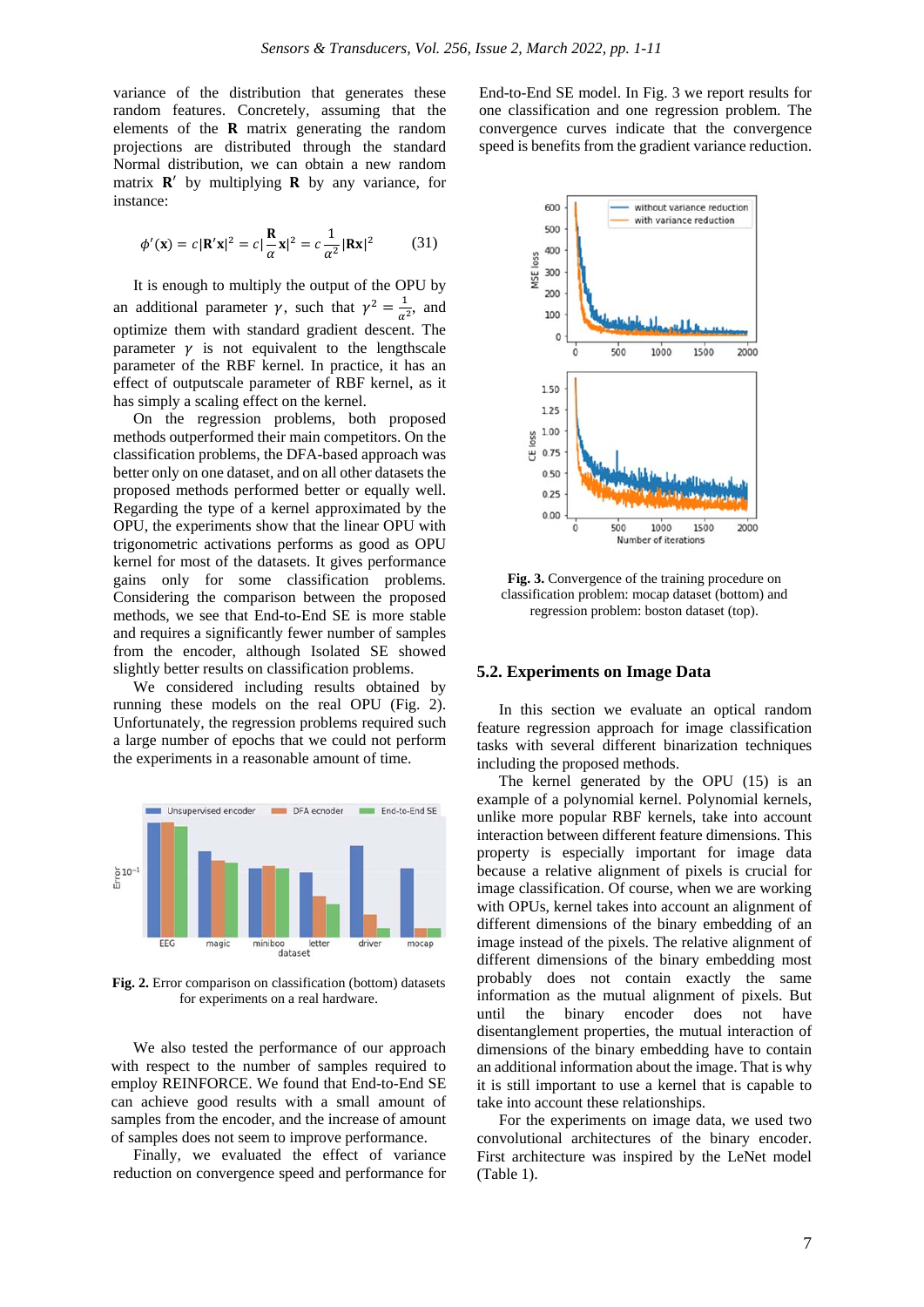| Layer                     | <b>Dimensions</b>             |
|---------------------------|-------------------------------|
| Conv2D                    | $5\times5$ , 6 filters        |
| MaxPooling                | $2\times2$                    |
| Conv2D                    | $5\times5$ , 16 filters       |
| MaxPooling                | $2\times2$                    |
| Linear                    | 576×512                       |
| Linear                    | $512\times d_{\text{binary}}$ |
| <b>Binarization</b> layer | inary                         |

**Table 1.** LeNet-based binary encoder architecture.

We performed experiments on three classical image classification datasets (Table 2). We compared End-to-End SE with a model that used autoencoder to train the encoder (AE) and a model that used direct feedback alignment (DFA) for the same purpose. The results are shown in Table 3.

**Tab. 2.** Image datasets used in the experiments.

| <b>Dataset</b> | <b>Train/test</b><br>size | <b>Classes</b> | <b>Dimension</b>    |
|----------------|---------------------------|----------------|---------------------|
| <b>MNIST</b>   | 60000/10000               | 10             | $1\times28\times28$ |
| <b>F-MNIST</b> | 60000/10000               | 10             | $1\times28\times28$ |
| CIFAR10        | 50000/10000               | 10             | $3\times32\times32$ |

**Tab. 3.** Classification error obtained by the model with the LeNet encoder.

| <b>Dataset</b> | AE              | DFA           | End-to-<br><b>End SE</b> |
|----------------|-----------------|---------------|--------------------------|
| <b>MNIST</b>   | $0.06 + 0.02$   | $0.31 + 0.03$ | $0.01 + 0.00$            |
| <b>F-MNIST</b> | $0.20 + 0.01$   | $0.47+0.01$   | $0.09 + 0.00$            |
| CIFAR10        | $0.55 \pm 0.01$ | $0.81 + 0.02$ | $0.32 + 0.01$            |

We used the same encoder architecture with the same hyperparameters for each binarization method. The size of the binary embedding was set to 400, except of the unsupervised AE method. The reason why we trained the unsupervised AE differently for these experiments is because we were using complex convolutional models and it was hard to adapt the method proposed in [11]. This binarization approach requires to use exactly the same values of weights both for the encoder and for the decoder models. It means that this method requires to build a decoder model that is symmetrical to the encoder model. Achieving this property for convolutional neural networks is difficult because for the decoder it is difficult to pick equivalent symmetric operations for convolutional and pooling layers in the encoder. Transposed convolutions and interpolation operations that are used in decoders for image data, are suitable for training of the autoencoder by end-to-end backpropagation. They learn operations that are not symmetric to convolutions and pooling layers of the encoder. The method proposed in [11] assumes that only the decoder is trained and the encoder copies weights from it, that is impossible to do for asymmetric operations in decoder and encoder. That is why we trained the autoencoder model in a different way. The encoder of the AE model used a tanh activation function at the output. We used a parameter  $\beta$  that controls steepness of the tanh function. We slowly increased the value of this parameter from  $\beta =$ 1 to  $\beta = 100$  in the process of training. At the end of the training, the function  $tanh$  with a high value of the parameter  $\beta$  is almost equivalent to a shifted and scaled Heaviside function.

$$
2h(x) - 1 \approx \tanh(\beta x), \ \beta \to \infty \tag{32}
$$

The results of the DFA approach signify that this type of gradient updates is not suitable for convolutional models. This observation is supported by other researchers [37, 38].

Unsupervised AE was able to provide acceptable accuracy for the MNIST dataset, but on CIFAR-10 its performance dropped significantly. A possible explanation is that simple convolutional AE is unable to extract reasonable binary representation of complex images. The AE model used in the experiments was able to reconstruct simple images from MNIST dataset. But the reconstruction quality of the same model was much worse for the CIFAR-10 dataset. When the dimensionality of the binary embedding was equal to 400, the AE model was unable to generate any sensible images. Thus, we had to increase the size of the binary embedding to 1024. But the reconstructed images were very blurry even with this modification.

Because of the poor performance of the unsupervised AE baseline, we decided to add another baseline to the comparison. For this experiment we used a RESNET-based convolutional network as the encoder. LBAE approach proposed in [39] implements an autoencoder with a binary latent space. The training procedure of this method is based on straight-through gradient estimator. The architecture of the binary encoder is represented in Table 4 and Table 5. This encoder used leaky ReLU as an activation function. Batch-normalization was used before each activation function.

**Tab. 4.** Architecture of the RESNET-based binary encoder.

| Layer                     | <b>Dimensions</b>               |
|---------------------------|---------------------------------|
| Conv2D                    | $3\times3$ , 64 filters         |
| Conv2D                    | $4\times4$ , 64 filters         |
| <b>Residual Block</b>     | $3\times3$ , 64 filters         |
| Conv2D                    | $4\times4$ , 64 filters         |
| <b>Residual Block</b>     | $3\times3$ , 64 filters         |
| Conv2D                    | $4\times4$ , 128 filters        |
| Linear                    | $4096 \times d_{\text{binary}}$ |
| <b>Binarization</b> layer |                                 |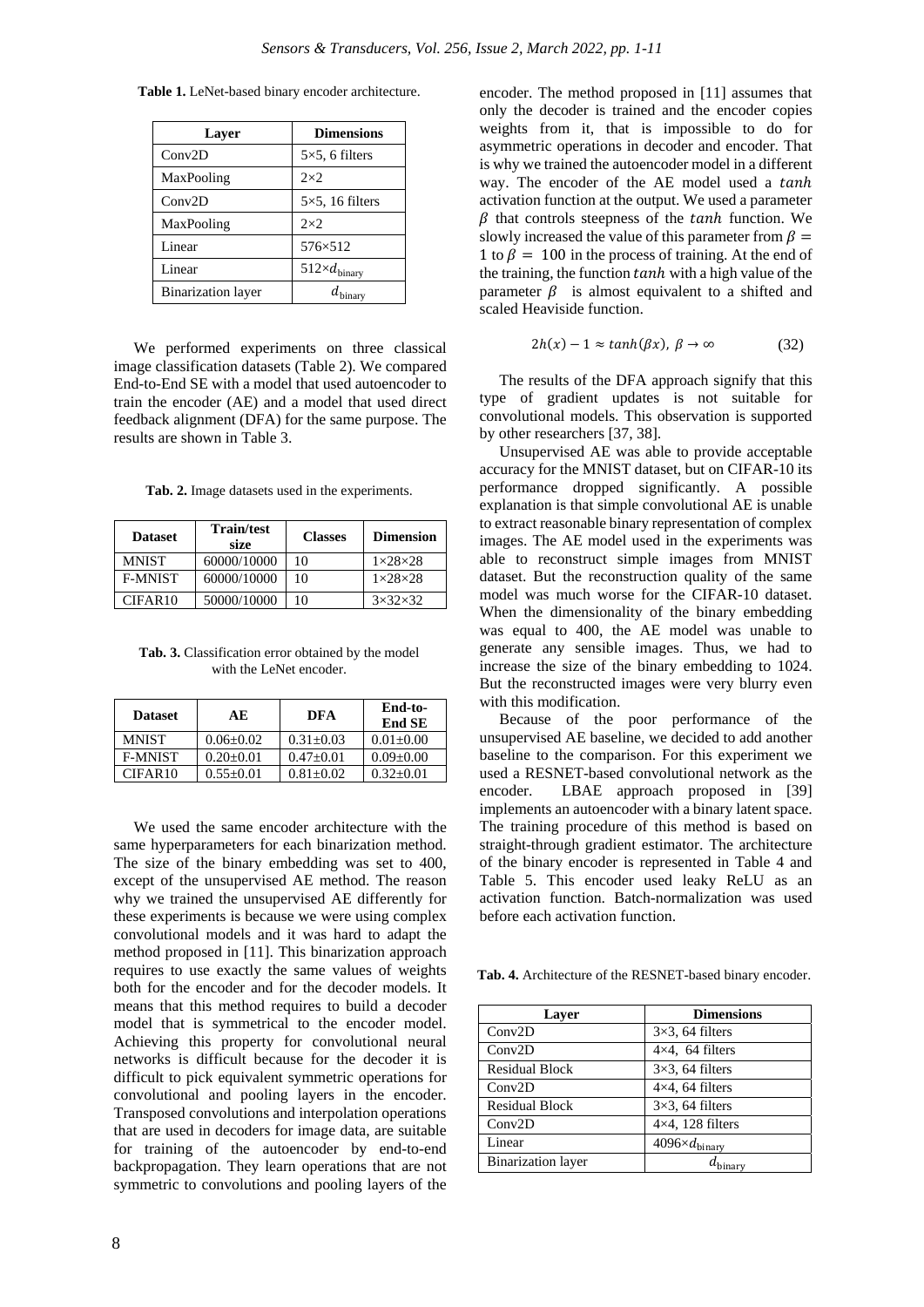**Tab. 5.** Residual block structure. The number of filters is specified in Tab. 4.

| Laver  | <b>Dimensions</b> |
|--------|-------------------|
| Conv2d |                   |
| Conv2d |                   |

Table 6 contains the results of the comparison between the LBAE-based and End-to-End SE-based encoders in terms of classification error.

**Tab. 6.** Classification error for models with the RESNET encoder.

| <b>Dataset</b> | <b>LBAE</b>   | <b>End-to-End</b><br><b>SE</b> |
|----------------|---------------|--------------------------------|
| MNIST          | $0.15 + 0.01$ | $0.01 \pm 0.00$                |
| <b>F-MNIST</b> | $0.24 + 0.02$ | $0.06 \pm 0.01$                |
| $CIFAR-10$     | $0.63 + 0.02$ | $0.17+0.01$                    |

Both binarization approaches used the same RESNET-based architecture of the encoder network. We dropped the DFA approach from the comparison because of its poor performance.

The results of this experiment showed interesting property of the unsupervised approach for training of the binary encoder. The LBAE-based encoder with a deeper network performed worse than the simpler autoencoder with tanh annealing in terms of classification error, while the LBAE approach was better in image reconstruction task. It seems, that the binary latent projection of image data, that is suitable for image reconstruction, is unsuitable for image classification.

As with the UCI data we evaluated the effect of variance reduction.

As we can see, variance reduction plays a crucial role for image classification (Fig. 4). Without this technique the proposed method is unable to train the model for CIFAR-10. We assume, that it happens because in deeper models variance has a multiplicative effect when the number of layers increases.

## **6. Conclusion**

Recent advances in alternatives to transistor-based hardware are bringing a new wave of sustainable computing solutions for machine learning [40]. This paper focuses on optical-based computing through OPUs [5], which perform randomized projections of binary input vectors at the speed of light with low energy consumption. In this paper, we considered these randomized computations to implement kernelbased models for regression and classification tasks through random feature approximations. In particular, we proposed a novel strategy to binarize the inputs of the given task so as to be able to employ OPUs inspired by reinforcement learning. The proposed strategy uses an encoder to map the inputs to a set of binary variables and employs the REINFORCE gradient estimator to estimate its parameters jointly with the parameters of the kernel-based model. We also explored ways to reduce the variance of the gradient estimator and accelerate convergence, which is key in a number of challenging modeling tasks such as image classification. Through a series of experiments, we showed that our proposal outperforms competitors based on unsupervised binarization and those that do not employ gradient information.



**Fig. 4.** Training loss with and without variance reduction.

We are currently investigating our approach in the context of other kernel-based models, such as Gaussian processes [41], and their extension to deep models, such as Deep Kernel Learning [42] and Deep Gaussian processes [3].

### **References**

- [1]. R. J. Williams, Simple statistical gradient-following algorithms for connectionist reinforcement learning, *Machine Learning*, Vol. 8, 1992, p. 229–256.
- [2]. A. Rahimi and B. Recht, Weighted Sums of Random Kitchen Sinks: Replacing minimization with randomization in learning, in *Proceedings of the Advances in Neural Information Processing Systems 21 (NIPS 2008)*, 2009.
- [3]. K. Cutajar, E. V. Bonilla, P. Michiardi and M. Filippone, Random feature expansions for deep Gaussian processes, in *Proceedings of the International Conference on Machine Learning*, Vol. 70, August 2017, pp. 884–893.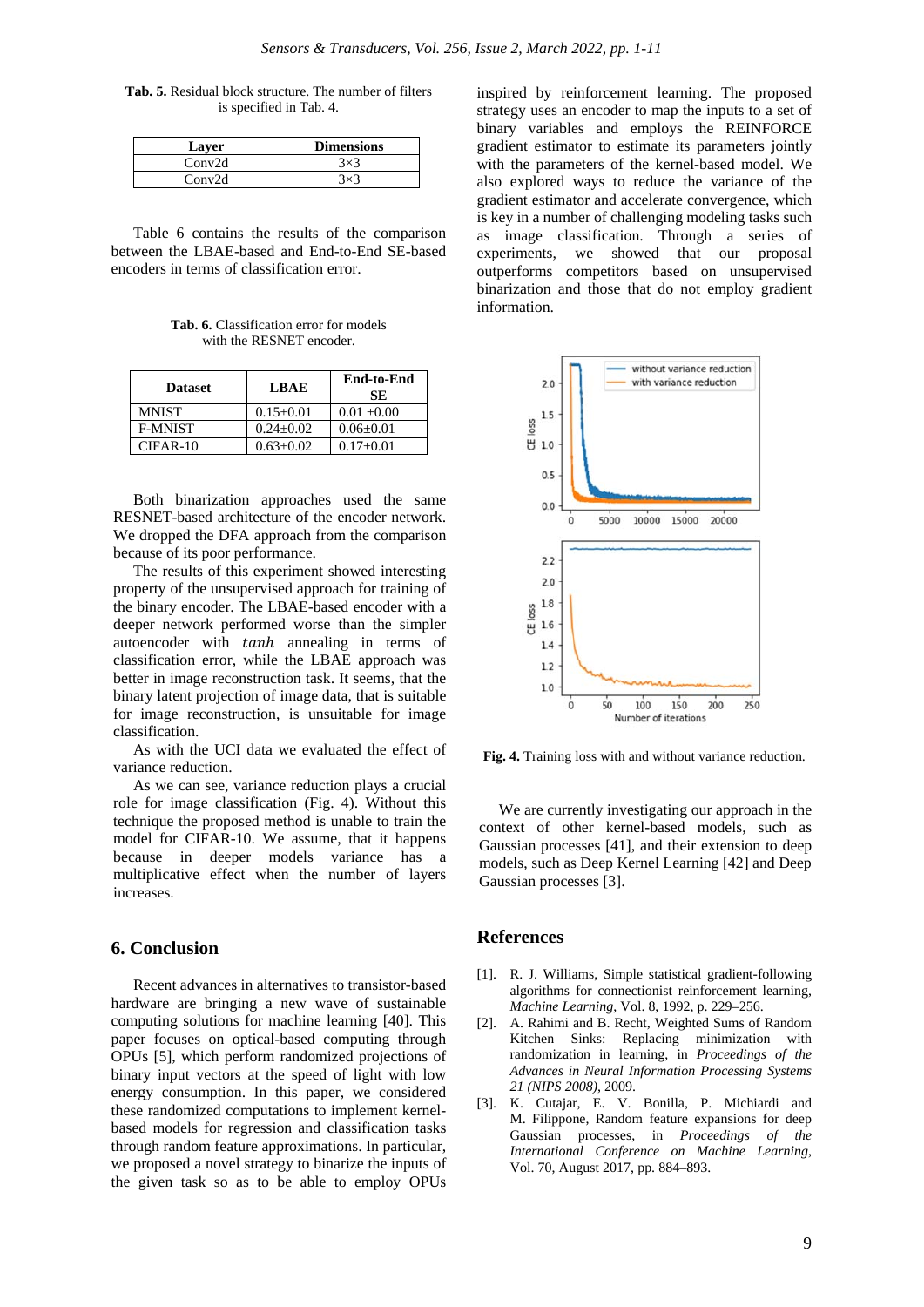- [4]. J. Hensman, N. Fusi and N. D. Lawrence, Gaussian Processes for Big Data, in *Proceedings of the 29th Conference on Uncertainty in Artificial Intelligence*, Arlington, 2013, pp. 282–290.
- [5]. A. Saade, F. Caltagirone, I. Carron, L. Daudet, A. Drémeau, S. Gigan and F. Krzakala, Random projections through multiple optical scattering: Approximating kernels at the speed of light, in *Proceedings of the IEEE International Conference on Acoustics, Speech and Signal Processing (ICASSP),* 2016, pp. 6215–6219.
- [6]. R. Ohana, J. Wacker, J. Dong, S. Marmin, F. Krzakala, M. Filippone and L. Daudet, Kernel computations from large-scale random features obtained by optical processing units, in *Proceedings of the IEEE International Conference on Acoustics, Speech and Signal Processing (ICASSP' 2020),* 2020, pp. 9294-9298.
- [7]. A. Cappelli, R. Ohana, J. Launay, L. Meunier, I. Poli and F. Krzakala, Adversarial Robustness by Design through Analog Computing and Synthetic Gradients, arXiv preprint arXiv:2101.02115, 2021.
- [8]. B. Kozyrskiy, I. Poli, R. Ohana, L. Daudet, I. Carron and M. Filippone, Binarization for Optical Processing Units via REINFORCE, in *Proceedings of the 3rd International Conference on Advances in Signal Processing and Artificial Intelligence (ASPAI' 2021)*, Porto, Portugal, 17-19 November 2021, pp. 23-27.
- [9]. H. Qin, R. Gong, X. Liu, X. Bai, J. Song and N. Sebe, Binary neural networks: A survey, *Pattern Recognition*, Vol. 105, 2020, p. 107281.
- [10]. M. A. Carreira-Perpinán and R. Raziperchikolaei, Hashing with binary autoencoders, in *Proceedings of the IEEE Conference on Computer Vision and Pattern Recognition*, 2015, pp. 557-566.
- [11]. J. Tissier, C. Gravier and A. Habrard, Near-lossless binarization of word embeddings, in *Proceedings of the AAAI Conference on Artificial Intelligence*, 2019, pp. 7104–7111.
- [12]. K. Xu, J. Ba, R. Kiros, K. Cho, A. Courville, R. Salakhudinov, R. Zemel and Y. Bengio, Show, attend and tell: Neural image caption generation with visual attention, in *Proceedings of the International Conference on Machine Learning,* 2015, pp. 2048-2057.
- [13]. M. Courbariaux, I. Hubara, D. Soudry, R. El-Yaniv and Y. Bengio, Binarized neural networks: Training deep neural networks with weights and activations constrained to  $+1$  or  $-1$ , arXiv preprint arXiv:1602.02830, 2016.
- [14]. J. W. T. Peters and M. Welling, Probabilistic binary neural networks, arXiv preprint arXiv:1809.03368, 2018.
- [15]. Y. Bengio, N. Léonard and A. Courville, Estimating or propagating gradients through stochastic neurons for conditional computation, arXiv preprint arXiv:1308.3432, 2013.
- [16]. E. Jang, S. Gu and B. Poole, Categorical reparameterization with gumbel-softmax, arXiv preprint arXiv:1611.01144, 2016.
- [17]. A. L. Friesen and P. Domingos, Deep learning as a mixed convex-combinatorial optimization problem, arXiv preprint arXiv:1710.11573, 2017.
- [18]. D.-H. Lee, S. Zhang, A. Fischer and Y. Bengio, Difference target propagation, in ECML PKDD 2015: Machine Learning and Knowledge Discovery in Databases, *Lecture Notes in Computer Science*, Vol. 2015, pp. 498–515.
- [19]. M. Carreira-Perpinan and W. Wang, Distributed optimization of deeply nested systems, in *Proceedings of the 17th International Conference on Artificial Intelligence and Statistics*, Reykjavik, 2014, pp. 10-19.
- [20]. A. Choromanska, B. Cowen, S. Kumaravel, R. Luss, M. Rigotti, I. Rish, P. Diachille, V. Gurev, B. Kingsbury, R. Tejwani and others, Beyond backprop: Online alternating minimization with auxiliary variables, in *Proceedings of the International Conference on Machine Learning*, 2019.
- [21]. R. Ranganath, S. Gerrish and D. Blei, Black box variational inference, in *Proceedings of the 17th International Conference on Artificial Intelligence and Statistics (AISTATS),* Reykjavik, Iceland, 2014, pp. 814-822.
- [22]. G. Tucker, A. Mnih, C. J. Maddison, D. Lawson and J. Sohl-Dickstein, Rebar: Low-variance, unbiased gradient estimates for discrete latent variable models, arXiv preprint arXiv:1703.07370, 2017.
- [23]. W. Grathwohl, D. Choi, Y. Wu, G. Roeder and D. Duvenaud, Backpropagation through the void: Optimizing control variates for black-box gradient estimation, arXiv preprint arXiv:1711.00123, 2017.
- [24]. M. Yin and M. Zhou, ARM: Augment-REINFORCEmerge gradient for stochastic binary networks, arXiv preprint arXiv:1807.11143, 2018.
- [25]. W. Kool, H. van Hoof and M. Welling, Buy 4 REINFORCE Samples, Get a Baseline for Free!, *Deep Reinforcement Learning Meets Structured Prediction Workshop at the International Conference on Learning Representations,* 2019.
- [26]. Z. Dong, A. Mnih and G. Tucker, DisARM: An antithetic gradient estimator for binary latent variables, arXiv preprint arXiv:2006.10680, 2020.
- [27]. K. P. Murphy, Machine learning: a probabilistic perspective, *MIT Press*, 2012.
- [28]. M. Filippone and R. Engler, Enabling scalable stochastic gradient-based inference for Gaussian processes by employing the Unbiased LInear System SolvEr (ULISSE), in *Proceedings of the 32nd International Conference on Machine Learning*, Lille, 2015, pp. 1015-1024.
- [29]. K. Cutajar, M. A. Osborne, J. P. Cunningham and M. Filippone, Preconditioning Kernel Matrices, in *Proceedings of the 33rd International Conference on International Conference on Machine Learning* - Volume 48, New York, NY, USA, 2016, arXiv:1602.06693.
- [30]. K. Wang, G. Pleiss, J. Gardner, S. Tyree, K. Q. Weinberger and A. G. Wilson, Exact Gaussian Processes on a Million Data Points, in *Proceedings of the 33rd Conference on Neural Information Processing Systems (NeurIPS' 2019),* 2019.
- [31]. C. Fowlkes, S. Belongie and J. Malik, Efficient spatiotemporal grouping using the nystrom method, in *Proceedings of the 2001 IEEE Computer Society Conference on Computer Vision and Pattern Recognition (CVPR' 2001)*, 2001.
- [32]. Y. Cho and L. Saul, Kernel methods for deep learning, *Advances in Neural Information Processing Systems*, vol. 22, 2009.
- [33]. J. Wacker, M. Kanagawa and M. Filippone, Improved Random Features for Dot Product Kernels, arXiv preprint arXiv:2201.08712, 2022.
- [34]. I. Poli, J. Launay, K. Müller, G. Pariente, I. Carron, L. Daudet, R. Ohana and D. Hesslow, Method and system for machine learning using optical data. *USA Patent US 2021/0287079 A1*, 16 September 2021.